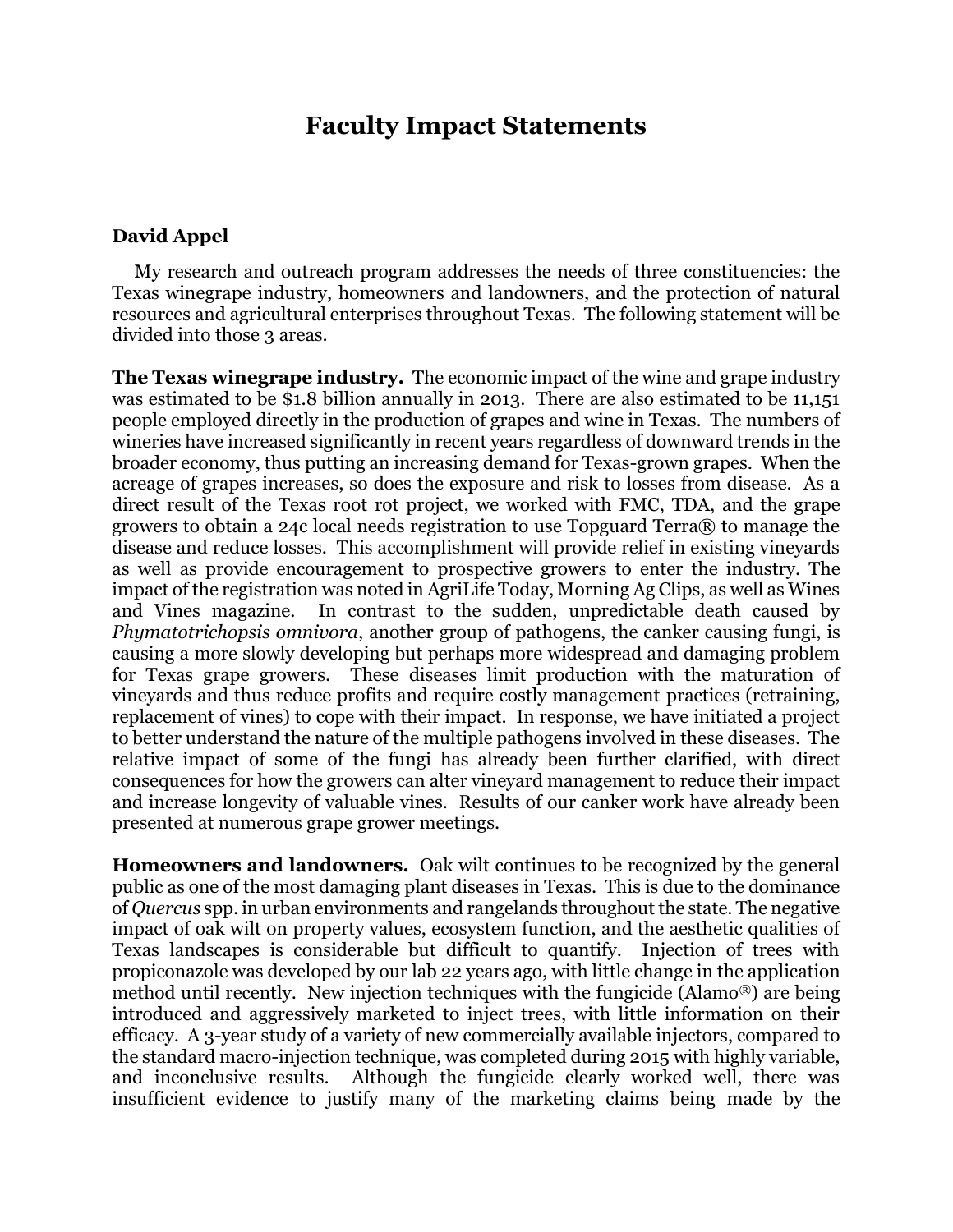manufacturers of the applicators. This research has provided our Agencies (TFS, AgriLife Extension), with valuable information regarding the management of oak wilt and how to advise our clientele to treat their trees, thus saving them money and improving their chances of success.

**Natural resources and agricultural enterprises.** The introduction of exotic, invasive agents has become one of the major problems in agriculture, natural resource management, and landscape integrity in Texas. In response, my lab has assumed the responsibility for survey of numerous invasive pests and pathogens, including *Phytophthora ramorum* (causal agent of Sudden Oak Death), the Asian Citrus Psyllid and *Candidatus* liberibacter asiaticus (causal agent of citrus greening, *Lobesia botrana* (the European Grapevine Moth), and *Candidatus* Phytoplasma australiense (causal agent of Australian grapevine yellows). SOD requires constant monitoring due to the previous detections of the pathogen in Texas nurseries in 2004, and again in 2013. This is a notoriously dangerous plant pathogen, and the survey work we are doing has implications for the future health of Texas oak forests as well as the national interest involved in monitoring pathogen spread and survival. As for the exotic grape pathogens we are surveying, growing grapes in Texas is already a challenging, and high risk proposition. Wind, blowing sand, hail, early and late freezes, existing diseases, and extreme heat are already responsible for limiting the reliable production of high quality grapes. For this reason, it is imperative that we are attentive to the potential for the introduction of additional biotic stresses. Our survey work is necessary to reassure existing and potential grape growers that the Agencies and University are attentive to the needs of the industry and that we are insuring the future health and profitability of growing winegrapes in Texas.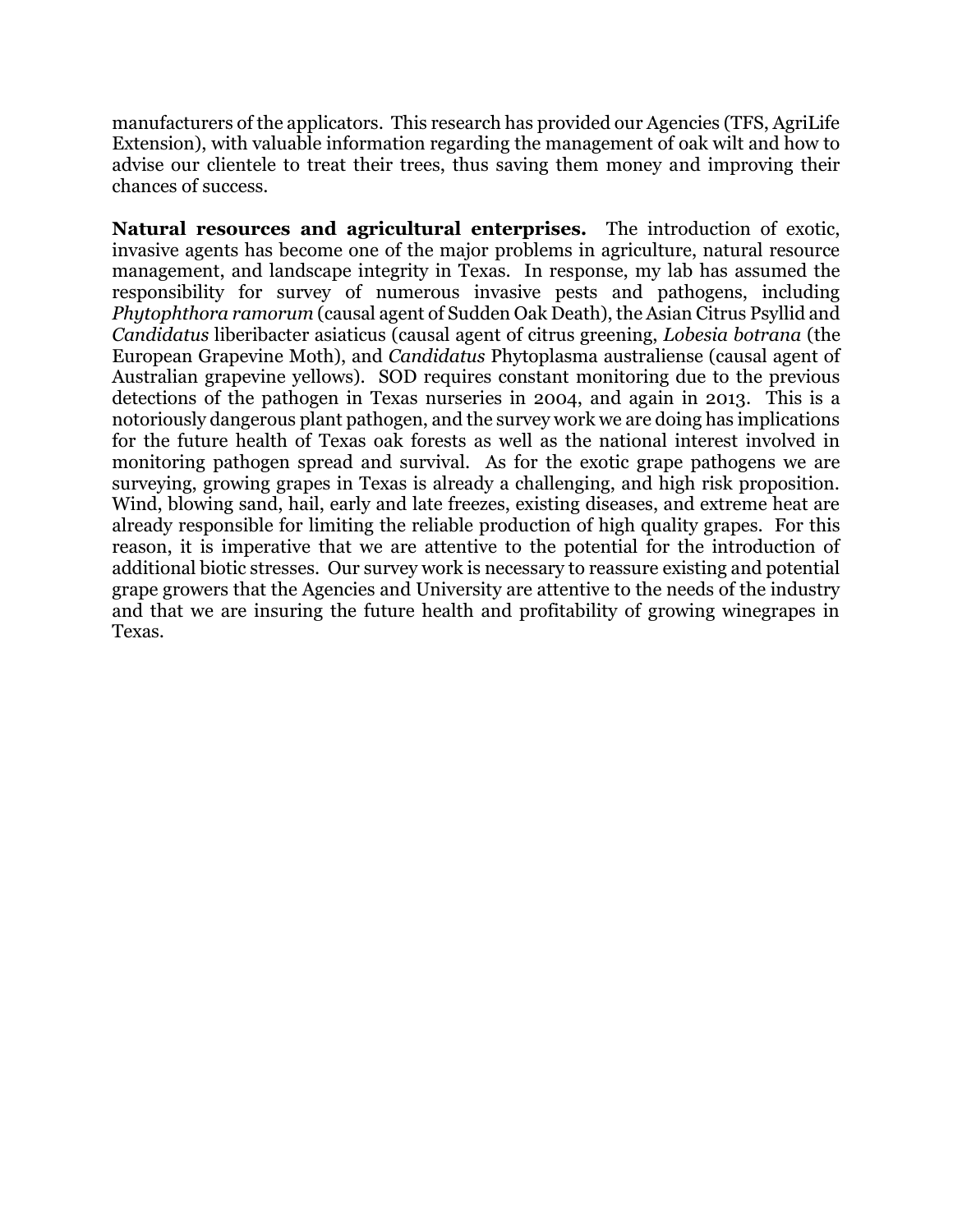### **Dan Ebbole**

My research program addresses two major questions related to fungal development and pathogenesis. I have used *Neurospora crassa* as a model system to understand the genetic circuitry controlling the developmental program of asexual sporulation. We completed work on the basic pathway controlling spore development from vegetative hyphae to enzymes required to liberate spores. With this work completed we have been working to compare asexual development (conidiation) in Neurospora and another model system, *Aspergillus nidulans*. The comparative evolution work is being done as a collaboration between my lab, and the labs of Brian Shaw and Heather Wilkinson. We hope to answer the fundamental question about the origins for pathways of asexual spore formation. Has this pathway been conserved from an ancient ancestor, or do divergent fungal lineages evolve new sporulation pathways independently according to selective pressure? Similarly, developmental programs for pathogenesis may have been inherited from a distant ancestor or may have arisen independently by convergent evolution. I believe the insight gained from an understanding of spore development pathways will have an important impact on our understanding of plant pathogenesis.

A second project in plant pathogenesis focuses on the rice blast fungus, *Magnaporthe oryzae*. In this project we are analyzing a gene family of putative virulence factors to understand the expression of the genes and proteins in the gene family, their roles in pathogenesis, and the evolution of the gene family. Because this is the largest gene family of proteins with characteristics of virulence factors we are examining the evolution of the gene family as well as their expression and localization during infection. These studies are expected to lead to a better understanding of the plant targets of effectors and to provide a new strategy to guide development of resistant crop plants. In 2015, we made significant progress in localization of gene family members. Different gene family members are localized to the site of penetration, delivered into the plant cytoplasm, and localize to the site of cell-to-cell movement. This shows that the protein family has diverse functions.

The teaching I do at the graduate level is a one hour course "Pathogen Strategies" (PLPA607) that plays an important role in preparing graduate students for the rigorous thinking needed to analyze and evaluate research in the field of plant protection and fosters their skills in developing and testing hypotheses. At the undergraduate level I am teaching BESC403 (3 cr) Sampling and Environmental Monitoring. I am also one of several faculty who teach a capstone seminar course BESC481 (1 cr) and a study abroad course on International Perspectives on Environmental Issues (3 cr) that is taught in China. I contribute to teaching the BESC484 Field Experience and undergraduate BESC491 Research courses and this fall I taught a BESC485 independent study course where visiting students from Fujian Agriculture & Forestry University (FAFU) and our students explore topics related to sustainability. This is taught for 1 cr hour and gives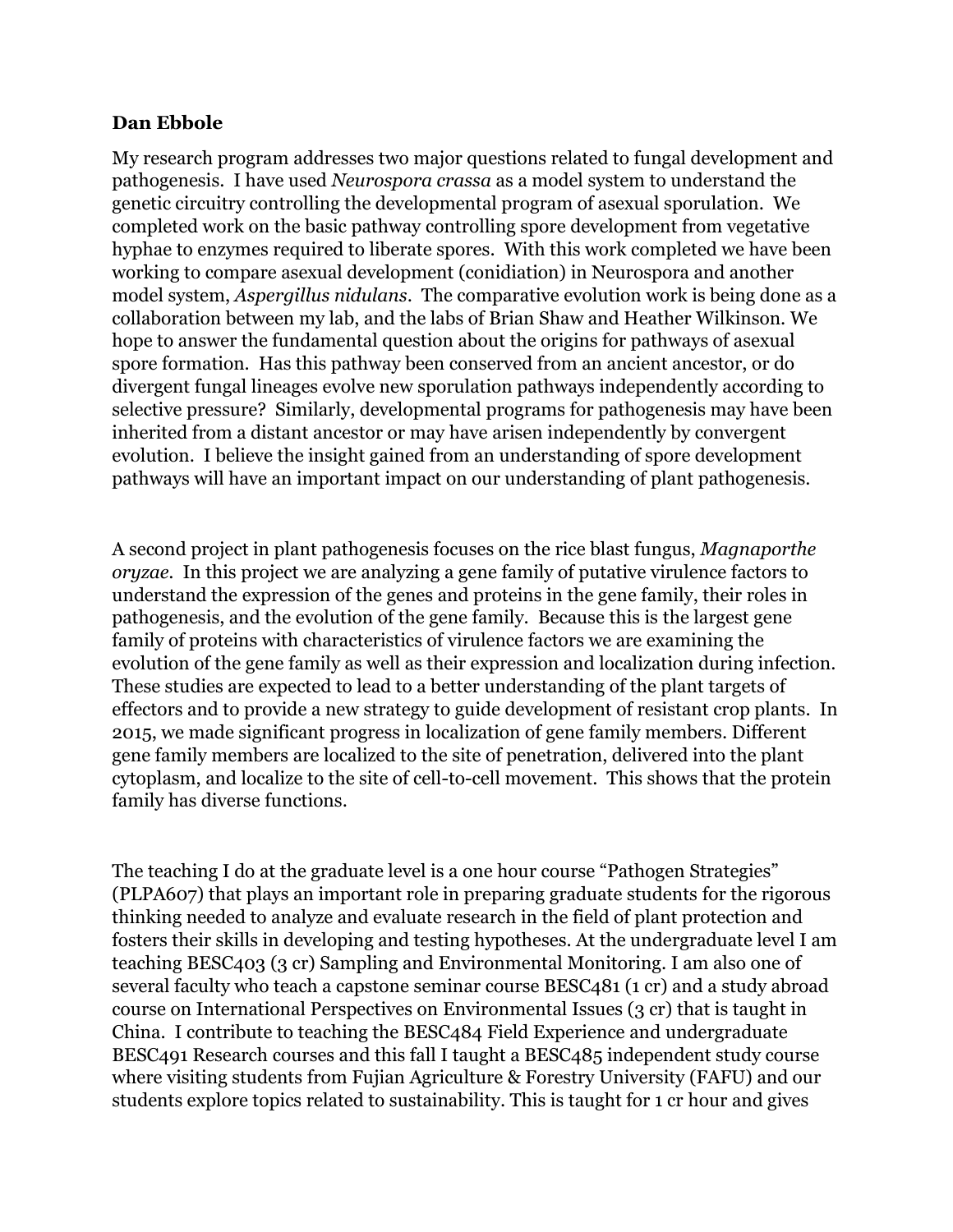students a chance to talk about economic, social, and environmental issues in the US, China, and globally.

My research program involves collaboration with Chinese colleagues in the College of Plant Protection, FAFU, to examine development and pathogenesis of *M. oryzae*. This relationship led to an interest in developing a study abroad course taught at FAFU in the area of International Environmental Issues to serve our Bioenvironmental Sciences undergraduate majors. One part of the course will examine environmental issues and regulations in the US and China. The remainder of the course will discuss, bilateral and multilateral environmental issues with a focus on global environmental issues and approaches to solving problems. Examples of issues to be considered are sustainable agriculture, water and food security, energy, population, and global governance.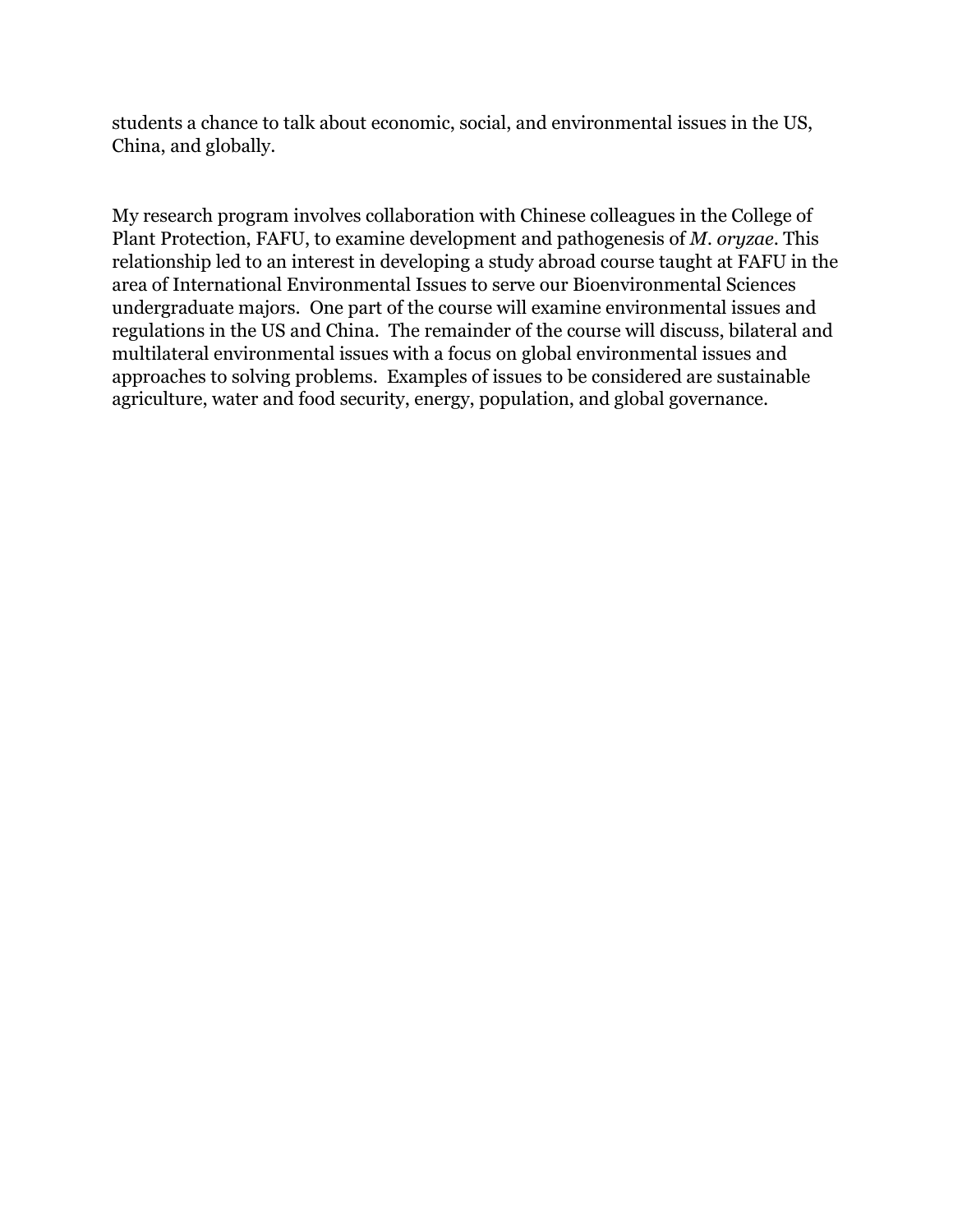#### **Dennis Gross**

My research is focused on the molecular biology and detection of plant-associated bacteria that cause significant diseases of horticultural crops. An understanding of the physiological, biochemical, and genetic determinants involved in initiation and establishment of disease is critical for developing new approaches to disease control.

The main focus of my research program is aimed at detection and control of major plant pathogens of crops grown in Texas. Zebra chip (ZC) disease of potatoes was first reported in Texas in 2000 and continues to be a major economic threat to potato production in Texas. The goals of my research are two-fold: to improve detection of the ZC pathogen in insect vectors and host plants, and to understand the fundamental basis of virulence of the ZC pathogen of potatoes. Other work is focused on *Pseudomonas syringae* pv. *syringae*, which is used as a model system to explore the influence of environmental effects and pathological features, including host specificity, on ecological success. The prevalence of diseases caused by *P. s.* pv. *syringae* and other bacteria attest to the lack of effective control procedures. Significant progress was made to develop a system in plant isolates of *Pseudomonas putida* to express enzymes for lignin conversion to biofuel production. Stain A514 was identified and is the focus of identifying potential new enzymes with ability to degrade lignin. These studies contribute to the overall goal of enhancing agricultural competitiveness in a global market.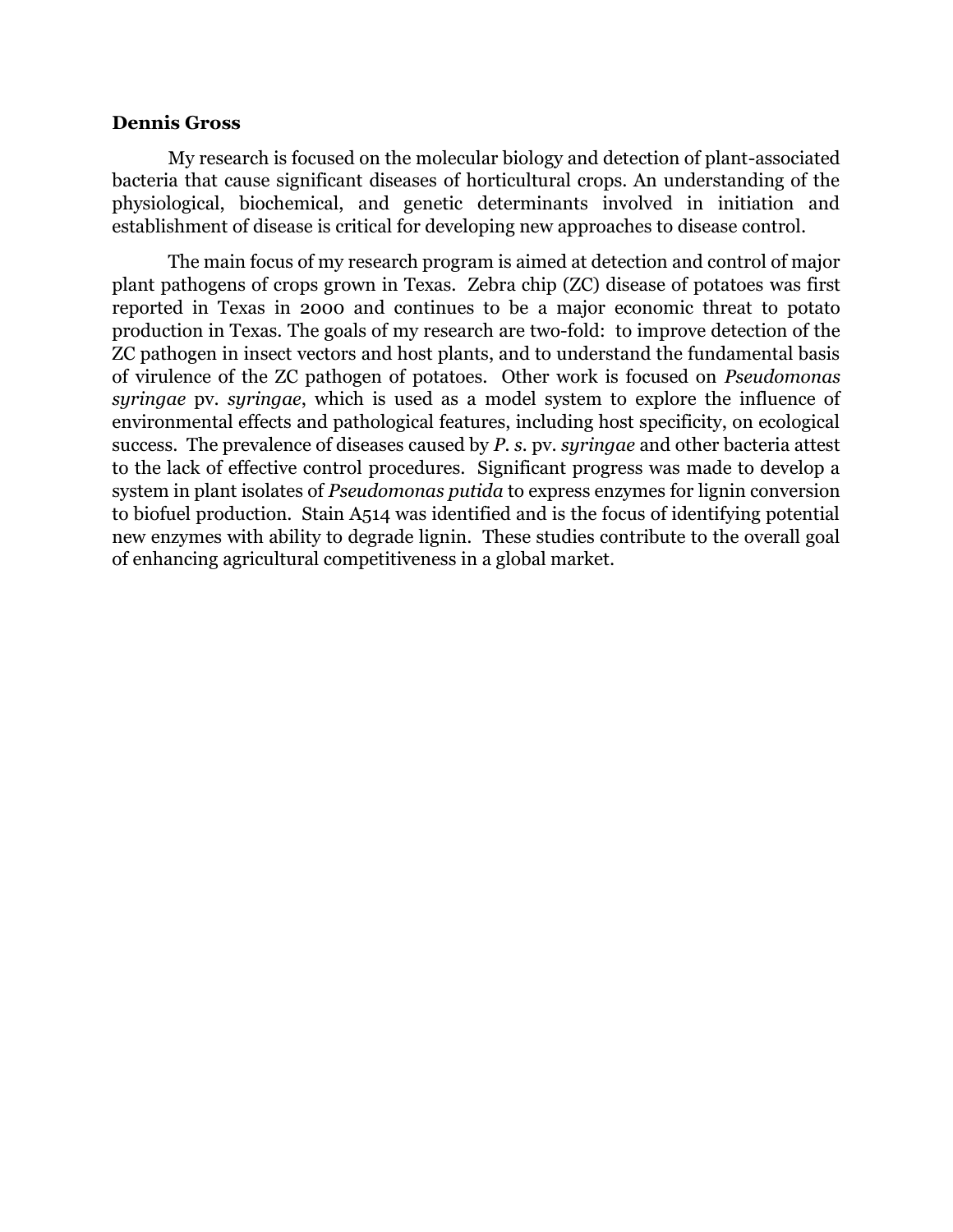# **Charles Kenerley**

- Demonstrated volatiles from *Trichoderma virens* inhibit the production of fusaric acid from the pathogen *Fusarium oxysporum* f. sp. *vasinfectum*
- Presence of volatiles from *T. virens* was shown to enhance root growth in cotton.
- Microarray analysis of genes expressed when *T. virens* is grown with tomato or maize demonstrated 43 gene models that differed significantly between these two hosts.
- During the interaction with maize, 13 small secreted proteins (SSPs) from T. virens were down-regulated, suggesting protein-specific level of regulation.
- Mutants with disruptions in four SSPs were shown to enhance the induction of systemic resistance in maize against a foliar pathogen.
- Mutants with gene deletions in *sm2* (paralog of *sm1*, inducer of plant disease resistance mechanisms) were found to have significantly lower ability to colonize maize.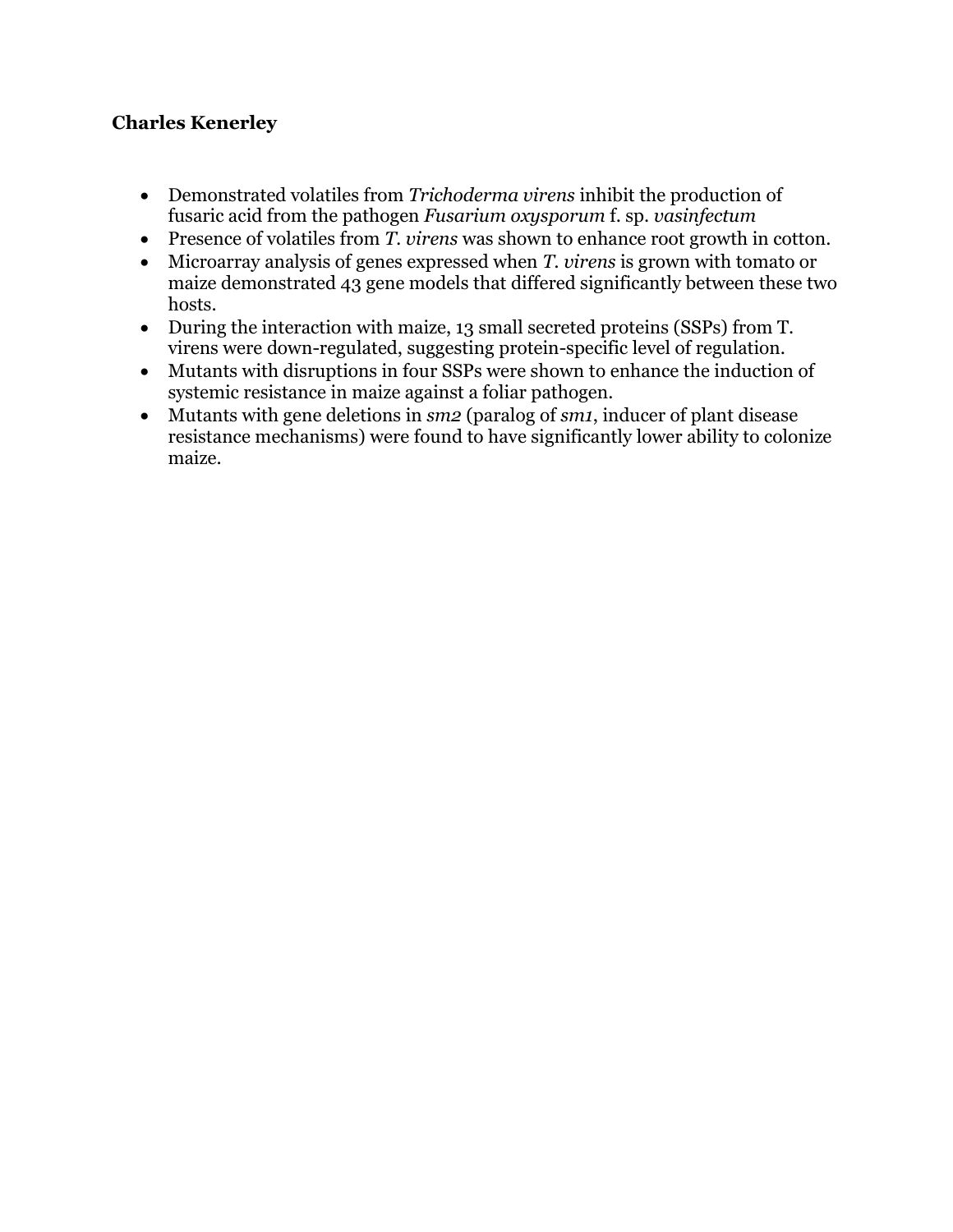# **Clint Magill**

I expect to have a positive impact on the higher educational experience for the majority of students in my classes, GENE 310, GENE 603, PLPA/ENTO/SCSC 610 (Host Plant Resistance) and BESC 481C. Continued collaborative research with Dr. Louis Prom (USDA) will identify sources of resistance to pathogens that cause disease in sorghum. Work with Dr. Keerti Rathore has the prospect of providing transgenic resistance to nematodes in cotton. Collaboration with Dr. Andy Paterson (U. G.) Gary Odvody (Corpus Christi) and others will determine if johnsongrass is a reservoir for diseases that affect sorghum.

I will continue to serve on the Honor Council, the CAFRT Committee, the Transportation Services Advisory Committee and on the Senate Executive Committtee until my terms expire. I am serving on the graduate recruiting committees of MEPS and MBIOT and as a departmental liaison with SSCs campus maintenance operations.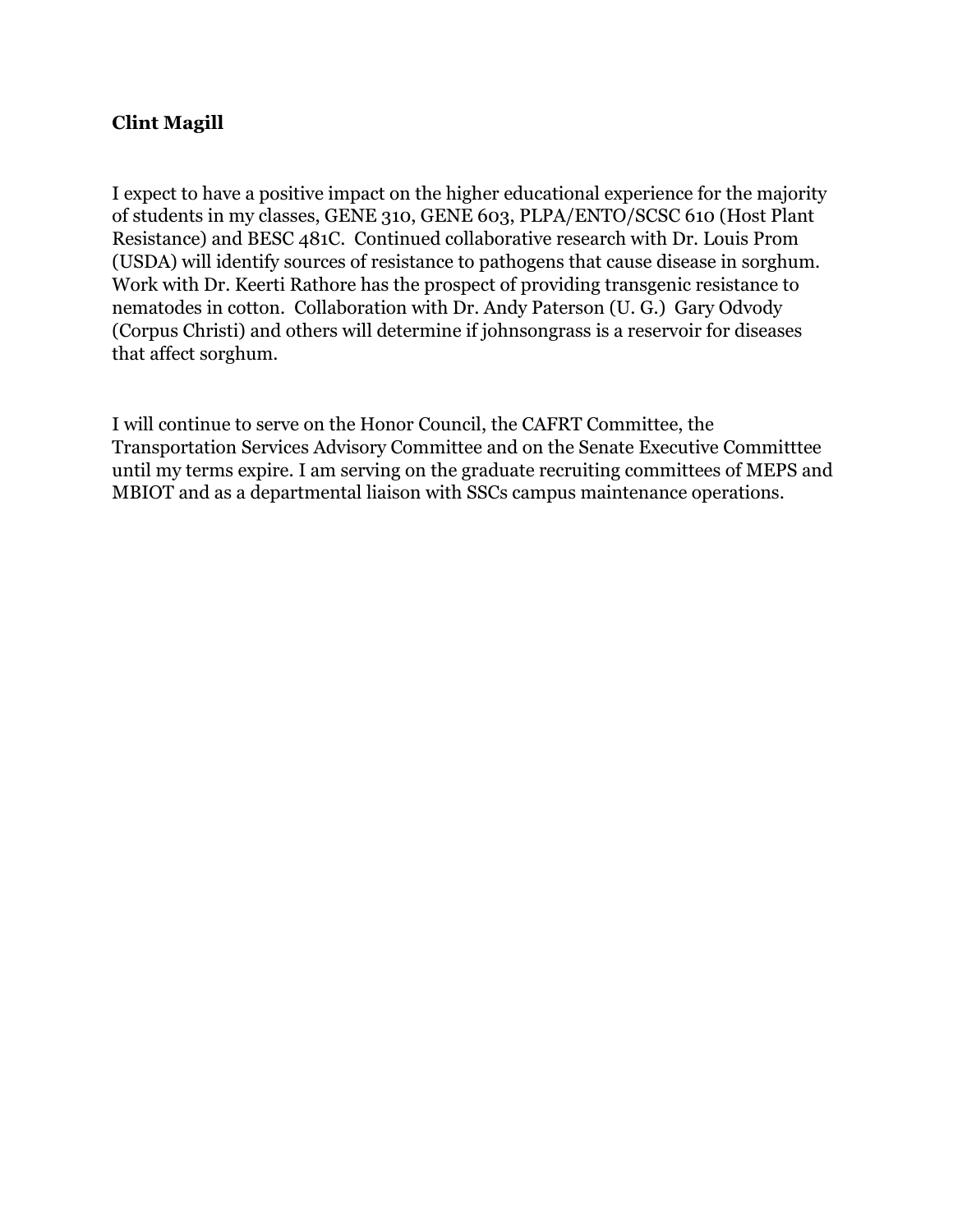# **Herman Scholthof**

- $\triangleright$  Plant viruses cause huge yield and food quality losses in crops grown throughout the world, with damages by some estimated to exceed \$60 billion annually. We study the molecular mechanisms that determine whether a plant is susceptible or resistant to virus infection, and we also continuously explore various strategies to develop or enhance the biotechnological utility of viruses.
- $\triangleright$  We have developed new versatile virus gene expression vectors, and have generated plants with a weakened defense against virus infection. Together these can be used in the future as a robust platform to overexpress bioproducts in plants for biofuel and pharmaceutical purposes.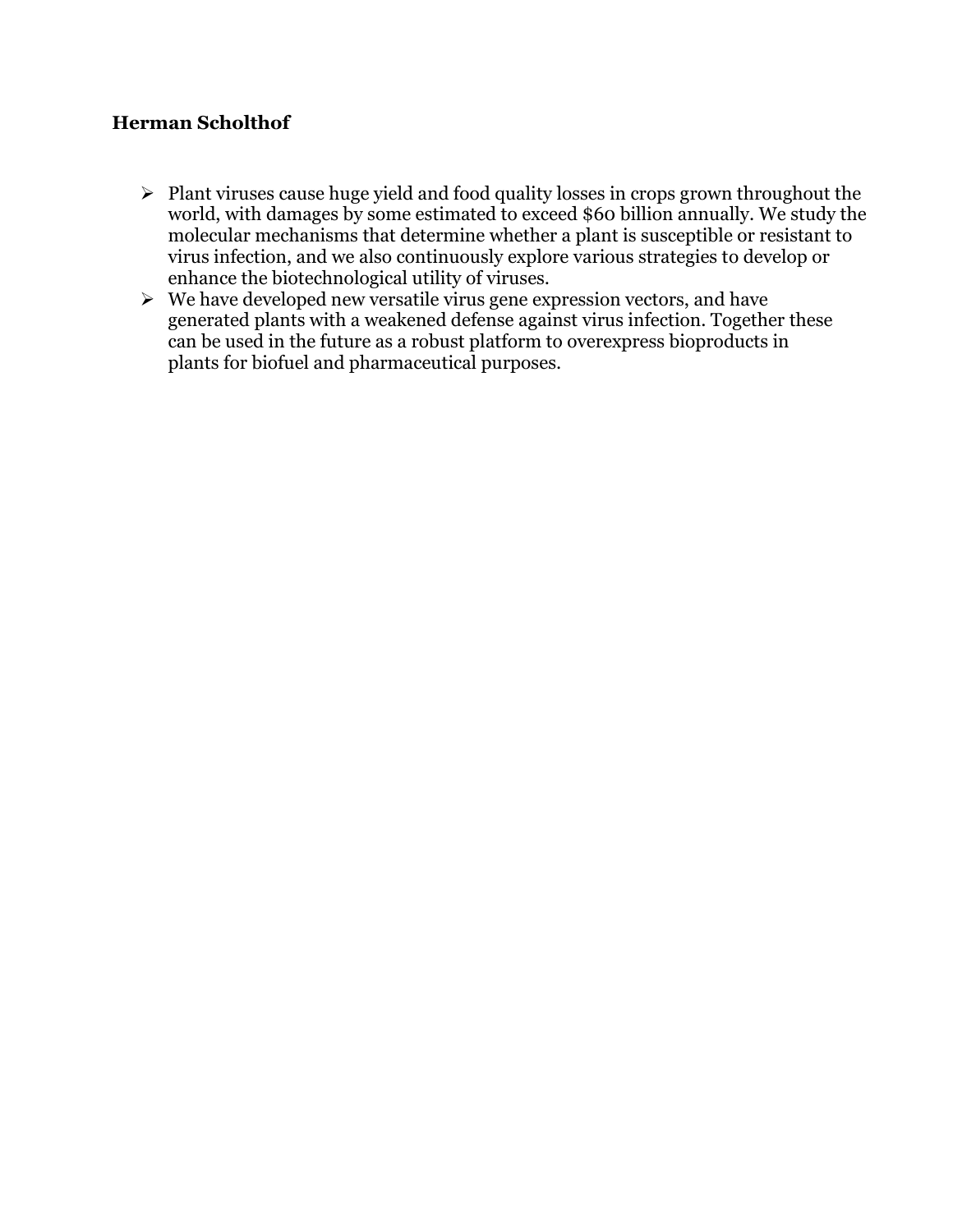### **Karen-Beth Scholthof**

*Panicum mosaic virus* (PMV) is estimated to cause homeowners with PMV-infected St. Augustinegrass-infected lawns to waste an estimated 586 billion gallons of water annually and an an estimated 54.5 million pounds of overused nitrogen fertilizer in attempts by homeowners to "green up" their yellowing virus-infected lawns. Overwatering, coupled with the misuse of nitrogen fertilizers, can lead to leaching losses of nitrate, causing damage to the surrounding environment (dead zones in the Gulf of Mexico, etc.) and long-term, negative changes in soil ecology. Similarly, we have shown that switchgrass (*Panicum virgatum*) a critical US bioenergy resource is similarly infected with PMV, based on our first-ever analyses of breeding nurseries in Nebraska.

We are the first to develop *Brachypodium distachyon* and *Setaria viridis*, two model grasses, for systems biology research on the effects of viruses on the host immune system. These tools have resulted in critical breakthroughs, including virus-induced effects on RNA alternative splicing and suppression of the host immune response. Together these tools provide us with a field and laboratory approach for improvement of critical grass species used for food, feed, forage and bioenergy.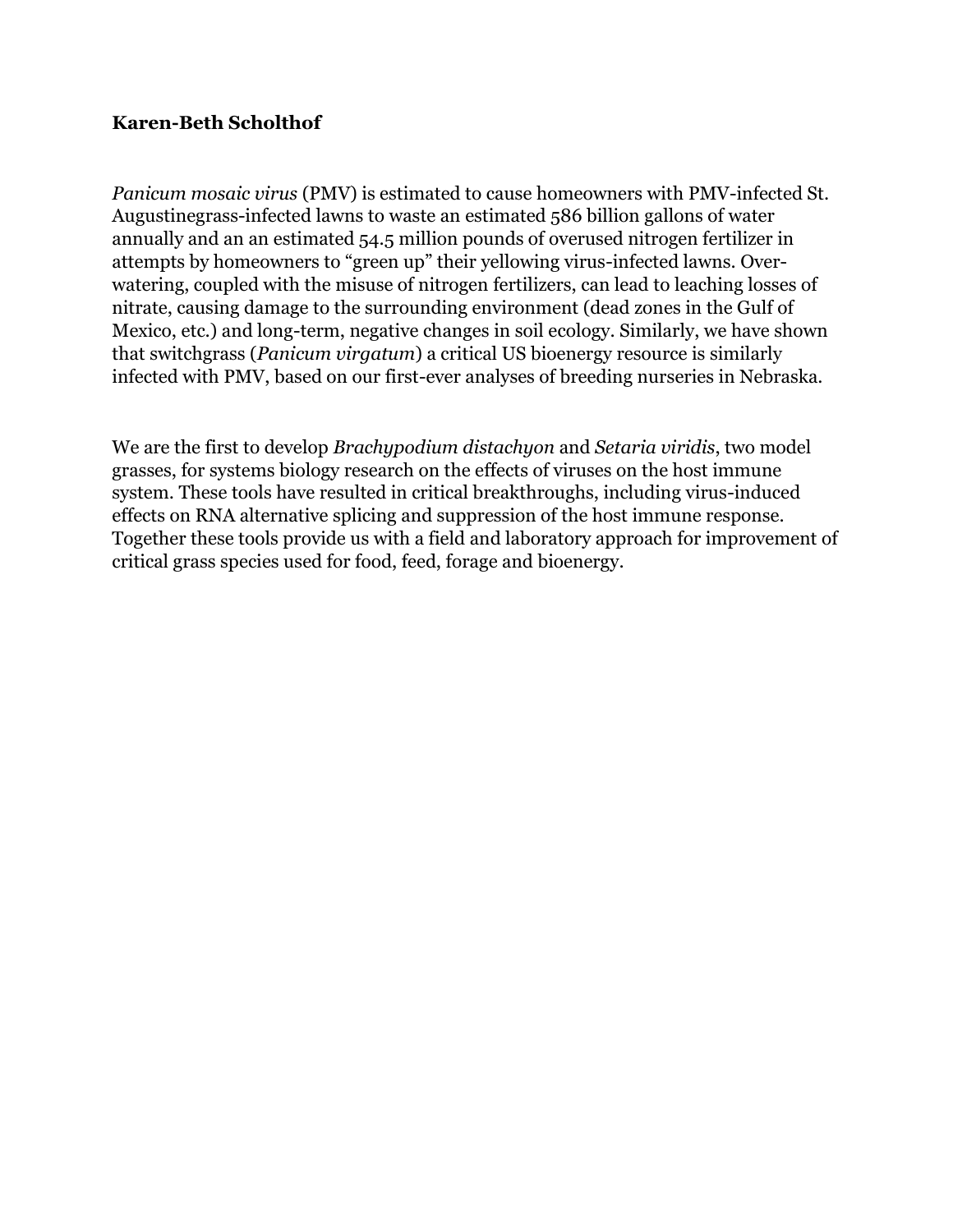## **Libo Shan**

My research interest lies primarily in understanding the biochemical and genetic mechanisms of innate immune signaling. Distinguishing self from non-self is the fundamental principle of immunity. Recognition of evolutionarily conserved pathogenassociated molecular patterns (PAMPs) triggers innate immune responses against pathogen infections. Centered on this topic, I have successfully established world-wide competitive research programs at Texas A&M University. The impact and productivity of our research program have been stated by publications in peered reviewed journals this year, including some of the most prestigious journals Nature Communication, Science Signaling, Cell Host&Microbe, **PNAS, Plos Genetics, and Molecular Plant Pathology.** 

I am also actively initiating and organizing collaborations with different research groups on and out of campus and internationally. In particular, I am establishing interdisciplinary collaborations with extension research teams from the cotton growing hub area, Lubbock, Texas to implement the cutting-edge molecular biological knowledge to solve fundamental agriculture problems. The work got further funded by Texas AgriLife Research Cotton Improvement Program and by USDA with three-year support.

Besides research, I teach graduate level classes "Seminar in Molecular Plant-Microbe Interaction Research" and "Pathogen recognition & signaling mechanism". I am also engaged in the services in the department, on campus and to the society. Particularly, I am chairing Department Research and Distinguished Speaker Seminar Committee, which brings educational and intellectual stimulation to Texas A&M University research community. I am also serving on the editorial board member of The Arabidopsis Book and the associate editor for Molecular Plant Pathology and Frontier in Plant-Microbe Interaction.

Please refer the details from the website:<http://mpmi.tamu.edu/>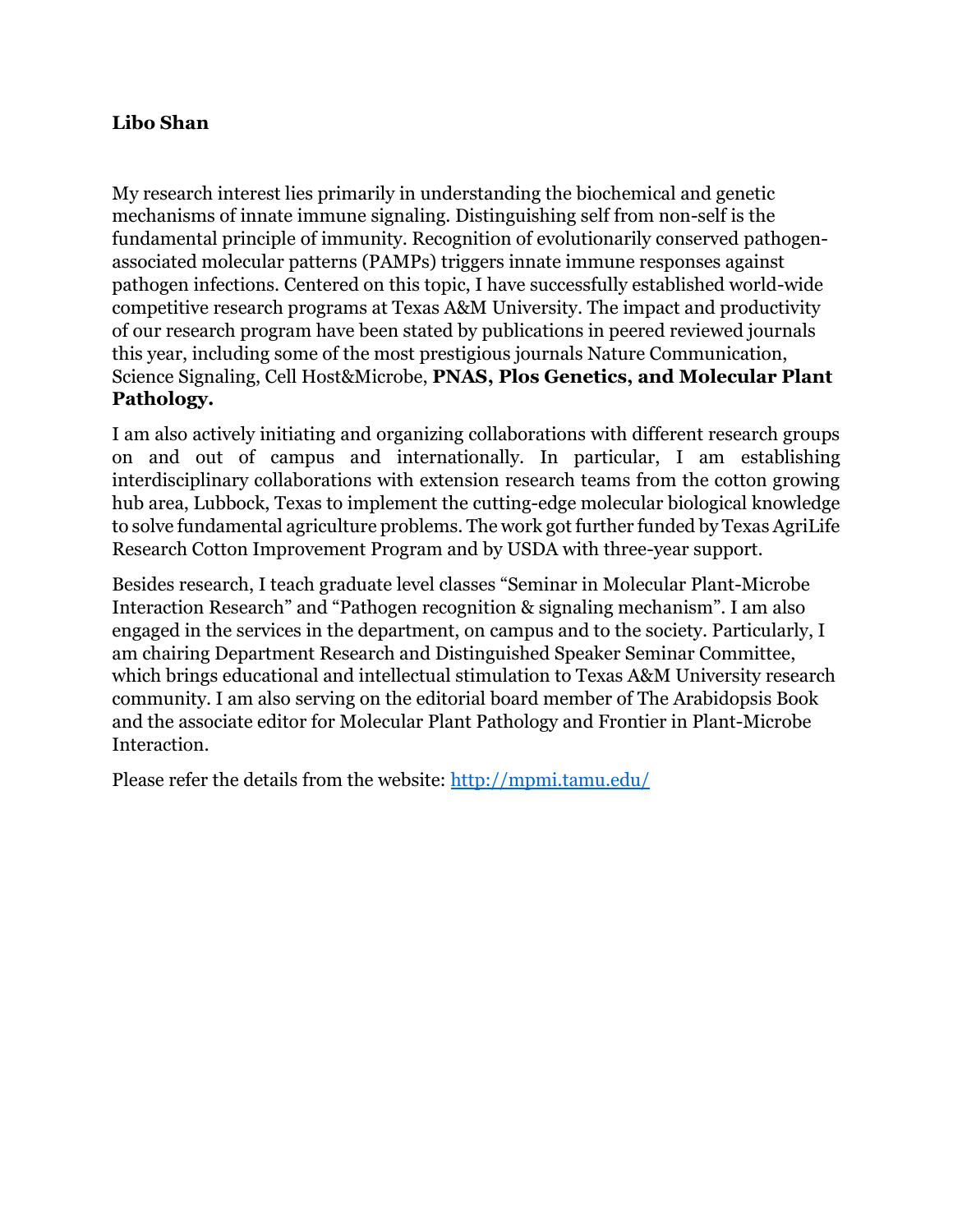### **Brian Shaw**

My formal classroom teaching includes BESC 204: Molds and Mushrooms (150 students in Spring 2015) BESC 201; Introduction to Bioenvironmental Science (149 students enrolled Fall 2014), and PLPA 604 Fungal Biology (8 Students Spring 2015). I have offered an honors section of BESC 204 since 2010. Combined I have taught more than 1,000 students in these classes in the last 10 years. I have advised 7 graduate students, including two current PhD student; three who have completed their PhD and one who has completed an MS. One is a faculty member at Duke University and another a faculty member at the National Chung Hsing University in Taiwan. I have mentored 24 undergraduate researchers in my laboratory, including two who have written a senior honors thesis and two who has published in the TAMU Explorations undergraduate research journal. I received three consecutive SLATE awards for my teaching.

My research has generated a total of over \$1,100,000 of funding through a combination of

federal competitive grants. I have published 32 research papers, including 24 since joining TAMU in 2003. One major accomplishment is the establishment of the Apical Recycling Model, that has altered the discourse on the mechanism of cellular growth in fungi. Two popular press articles appeared highlighting this research [\(http://www.eurekalert.org/pub\\_releases/2009-12/taac-fff121809.php;](http://www.eurekalert.org/pub_releases/2009-12/taac-fff121809.php) [http://agnews.tamu.edu/showstory.php?id=1611\)](http://agnews.tamu.edu/showstory.php?id=1611). My research has been the focus of journal cover illustrations on four occasions. I have given 30 invited talks. I was honored with the Alexopolous Prize in 2009 form the Mycological Society of America, the highest award for research offered to early career investigators by the society. I was named a Fellow of the Mycological Society of America in 2014.

I have been an Associate Editor of the journal Mycologia and a Councilor (for Cell Biology and Physiology) for the Mycological Society of America (MSA). I was a guest editor for a special issue of the journal Fungal Biology in 2011 that focused on fungal growth. I served as the local arrangements coordinator for the 2013 MSA meeting. I have served on the TAMU faculty senate from 2010-2013. I am currently the Chair of the Department of Plant Pathology and Microbiology graduate recruiting committee. I developed and implemented the departmental assessment plan as chair of the undergraduate curriculum committee in 2007-2008, and administered the assessment plan as chair of the assessment committee from 2009-2012. I have been the faculty coordinator of the Bioenvironmental Sciences Undergraduate Research Scholars (BURS) program since 2011. I have been the faculty coordinator of the Bioenvironmental Sciences Undergraduate Poster Symposium since 2011.